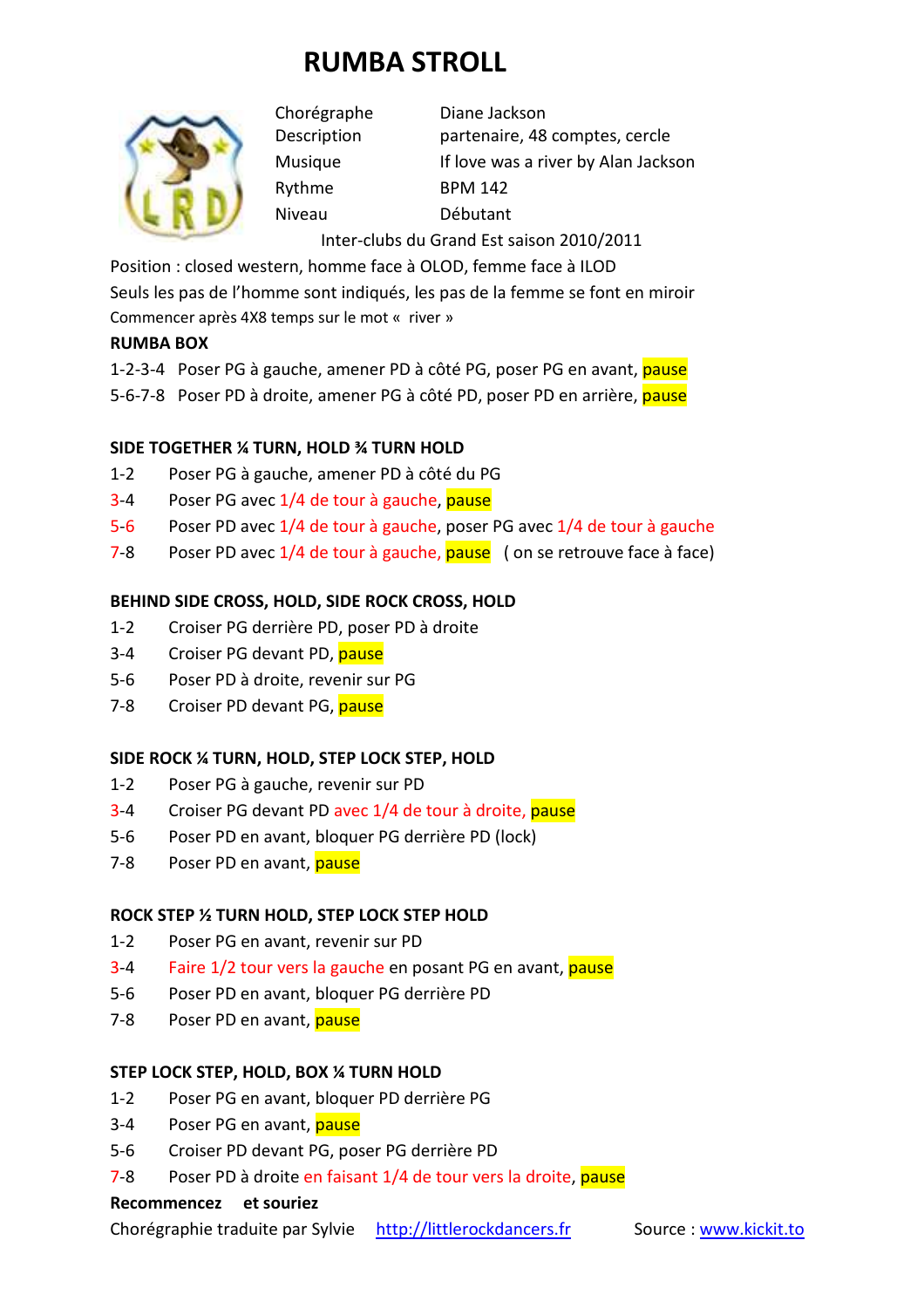Description:48 count, beginner partner dance Musique: If Love Was A River by Alan Jackson [142 bpm / What I Do / **Illians** 1 **a** Buy now!]

Position:Start in closed western Man facing OLOD, Lady ILOD. Men's steps listed, Lady's on opposite footwork Start dancing on lyrics RUMBA BOX 1-4Step left to side, step right together, step left forward, hold 5-8Step right to side, step left together, step right back, hold SIDE TOGETHER ¼ TURN, HOLD ¾ TURN HOLD 9-12Step left to side, step right together, step left to side turning ¼ turn to face LOD hold 13-16Stepping right, left, right turn ¾ turn away from partner (to end facing partner with double hand hold), hold BEHIND SIDE CROSS, HOLD, SIDE ROCK CROSS, HOLD 17-20Cross left behind right, step right to side, cross left over right, hold 21-24Step right to side right, rock left back, cross right over left, hold SIDE ROCK ¼ TURN, HOLD, STEP LOCK STEP, HOLD 25-28Step left to side, rock right back, step left across right turning ¼ turn to face RLOD hold 29-32Step right forward, slide left up behind right, step right forward, hold ROCK STEP ½ TURN HOLD, STEP LOCK STEP HOLD 33-36Rock left forward, back on right, turn ½ left and step forward on left to face LOD hold 37-40Step right forward, slide left up behind right, step right forward, hold STEP LOCK STEP, HOLD, BOX ¼ TURN HOLD 41-44Step left forward, slide right up behind left, step forward on left hold 45-48Cross right over left, step left back, turn ¼ turn right on right, hold REPEAT

## **Translate**

## **Informations pour contacter le chorégraphe:**



**Diane Jackson** | [Courriel] | [Website] | **Adresse:** 5, Gowdall Lane, Pollington, GOOLE, E. Yorks DN14 | **Téléphone:** 01405 860993